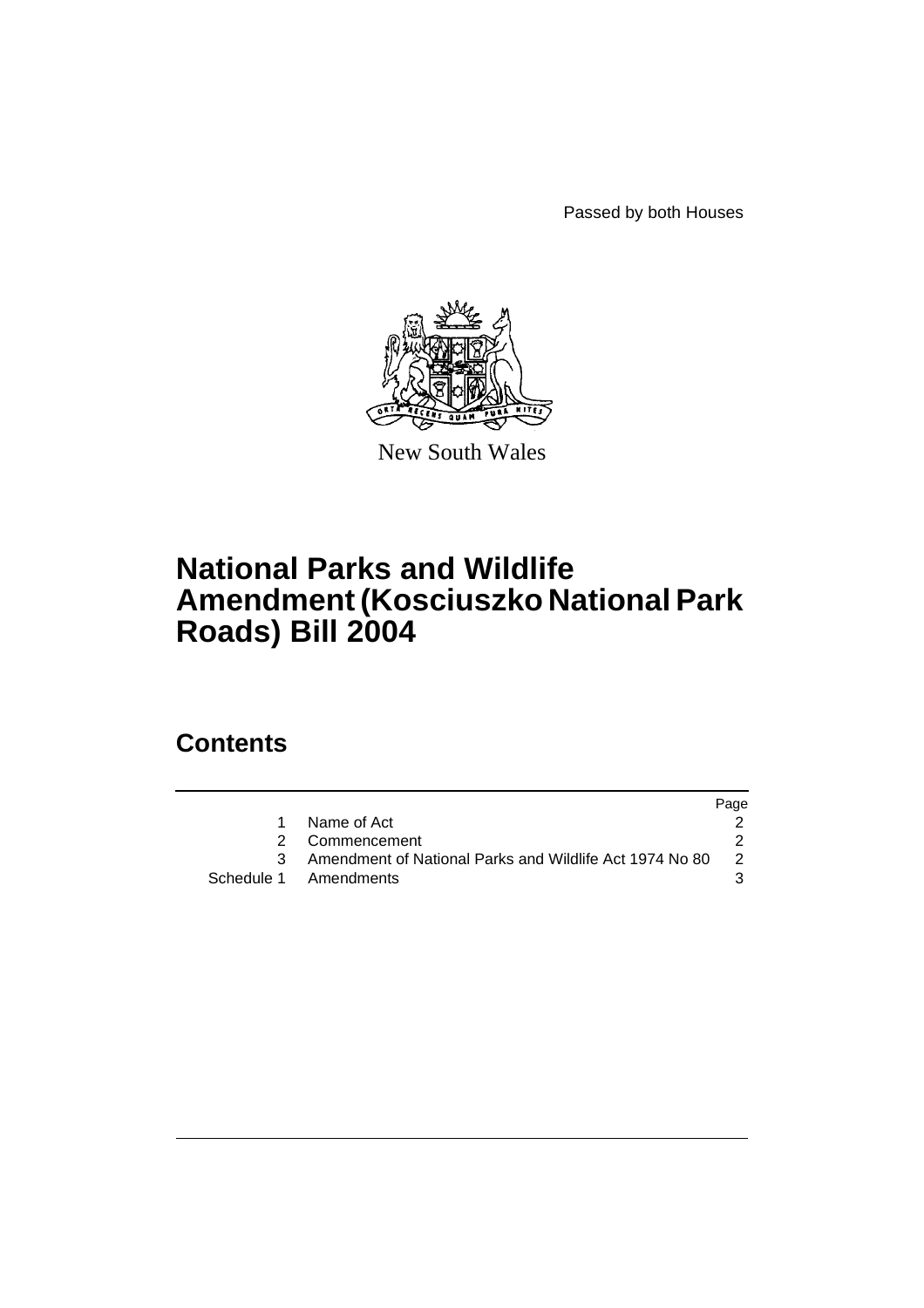*I certify that this PUBLIC BILL, which originated in the LEGISLATIVE ASSEMBLY, has finally passed the LEGISLATIVE COUNCIL and the LEGISLATIVE ASSEMBLY of NEW SOUTH WALES.*

> *Clerk of the Legislative Assembly. Legislative Assembly, Sydney, , 2004*



New South Wales

# **National Parks and Wildlife Amendment (Kosciuszko National Park Roads) Bill 2004**

Act No , 2004

An Act to amend the *National Parks and Wildlife Act 1974* so as to excise land from Kosciuszko National Park to be used for roads; and for other purposes.

*I have examined this Bill, and find it to correspond in all respects with the Bill as finally passed by both Houses.*

*Chairman of Committees of the Legislative Assembly.*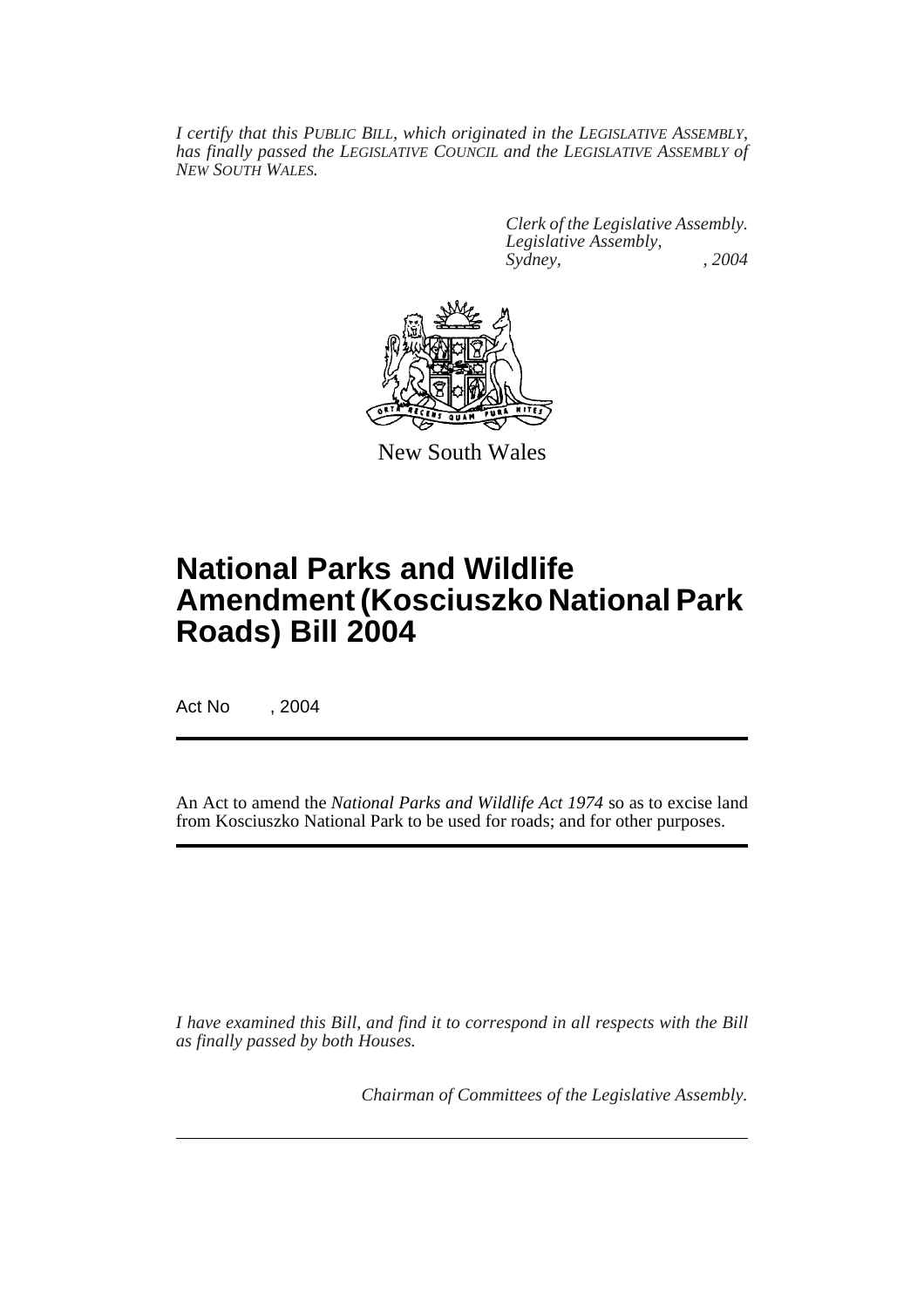### **The Legislature of New South Wales enacts:**

# **1 Name of Act**

This Act is the *National Parks and Wildlife Amendment (Kosciuszko National Park Roads) Act 2004*.

### **2 Commencement**

This Act commences on a day to be appointed by proclamation.

## **3 Amendment of National Parks and Wildlife Act 1974 No 80**

The *National Parks and Wildlife Act 1974* is amended as set out in Schedule 1.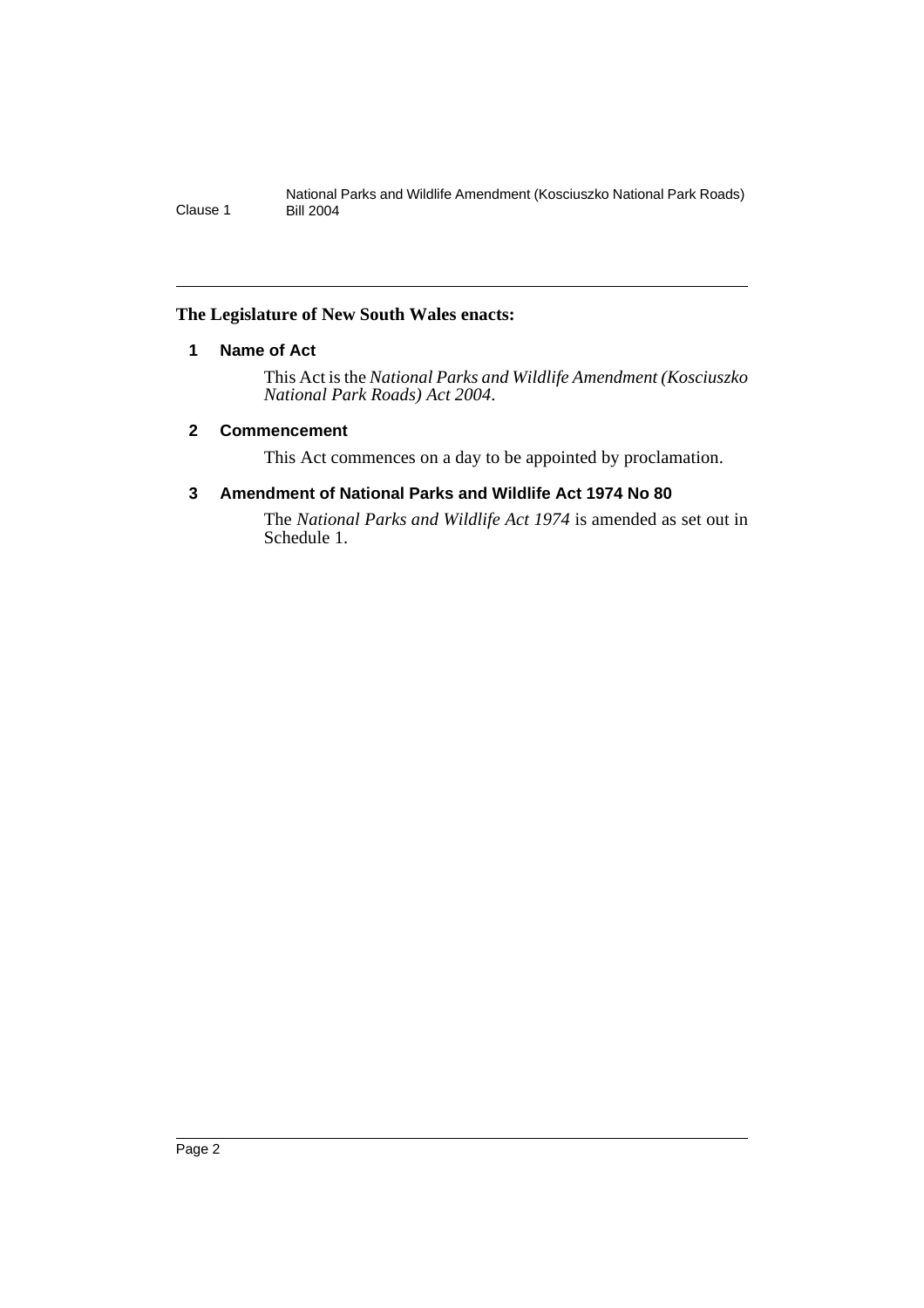National Parks and Wildlife Amendment (Kosciuszko National Park Roads) Bill 2004

Amendments **Schedule 1** and the set of the set of the set of the set of the set of the set of the set of the set of the set of the set of the set of the set of the set of the set of the set of the set of the set of the set

(Section 3)

# **Schedule 1 Amendments**

#### **[1] Section 184A**

Insert after section 184:

#### **184A RTA roads within Kosciuszko National Park**

(1) In this section:

*the excised land* means land in the lots described in Schedule 16.

**Note.** The plans referred to in Schedule 16 were, when this section commenced, held at the RTA Property and Land Information Branch, Centennial Plaza, Elizabeth Street, Sydney. It is intended that the plans will be registered as deposited plans.

*the RTA* means the Roads and Traffic Authority of New South Wales.

- (2) On the commencement of this section:
	- (a) the reservation under this Act of the excised land as part of Kosciuszko National Park is revoked, and
	- (b) the excised land vests in the RTA for an estate in fee simple, freed and discharged from any trusts, obligations, estates, interests and rights-of-way or other easements existing immediately before its vesting.
- (3) Without affecting the generality of subsection (2), any lease or sublease of, or licence relating to, any land that consisted of or included excised land immediately before the vesting of the excised land by this section does not apply to the excised land after the vesting, but is not otherwise affected by the vesting.
- (4) Persons authorised in that behalf by the RTA may enter (and remain for as long as may reasonably be necessary on) land adjoining or adjacent to excised land, with or without vehicles, plant and equipment, after giving reasonable notice to the Director-General and any lessee or sublessee (or, in an emergency, without notice), for the purpose of:
	- (a) inspecting, building, rebuilding, repairing or maintaining roads on the excised land and ancillary infrastructure (such as drainage works) on the excised land or the adjoining or adjacent land, or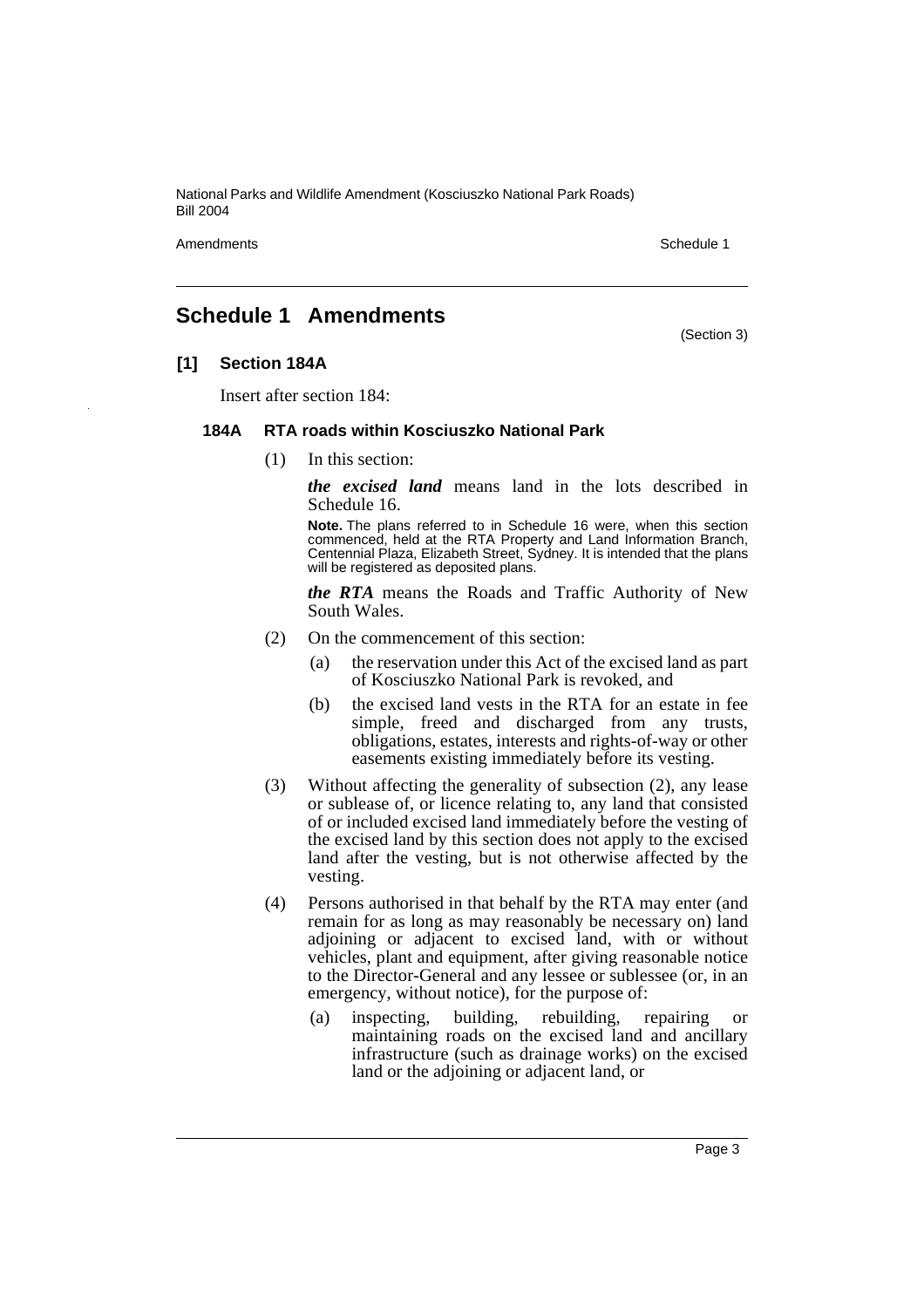National Parks and Wildlife Amendment (Kosciuszko National Park Roads) Bill 2004

Schedule 1 Amendments

- (b) inspecting, placing, replacing, removing, repairing, maintaining or augmenting devices on the adjoining or adjacent land that measure hydrological features or land movement relating to use of the excised land for the purpose of roads.
- (5) Despite any lease or licence entered into before or after the commencement of this section, any such ancillary infrastructure or device (whether or not a fixture) placed on the adjoining or adjacent land before or after the commencement of this section by a person authorised by the RTA:
	- (a) is the property of the RTA, and
	- (b) without giving rise to an action in nuisance, may remain and be used on that land.
- (6) No compensation is payable by the Minister, the RTA or any lessee, sublessee or licensee, or by any person claiming through any lessee, sublessee or licensee, as a consequence of the operation of subsection  $(2)$ ,  $(3)$ ,  $(4)$  or  $(5)$ .
- (7) For the purposes only of provisions of this Act and the regulations (including provisions relating to the control of traffic) that are necessary for park management purposes and the collection of fees for park use, the excised land is taken to be reserved as part of Kosciuszko National Park.
- (8) Subsection (7) does not have the effect of:
	- (a) preventing or restricting the carrying out of development for the purpose of roads on the excised land by or on behalf of the RTA, or
	- (b) restricting the operation of the road transport legislation with respect to roads or road related areas within the meaning of the *Road Transport (General) Act 1999* or the operation of the *Roads Act 1993* with respect to public roads, or
	- (c) authorising the erection of any device if the erection of the device is inconsistent with a function exercisable under the *Road Transport (Safety and Traffic Management) Act 1999* with respect to roads or road related areas within the meaning of that Act or under the *Roads Act 1993* with respect to public roads.